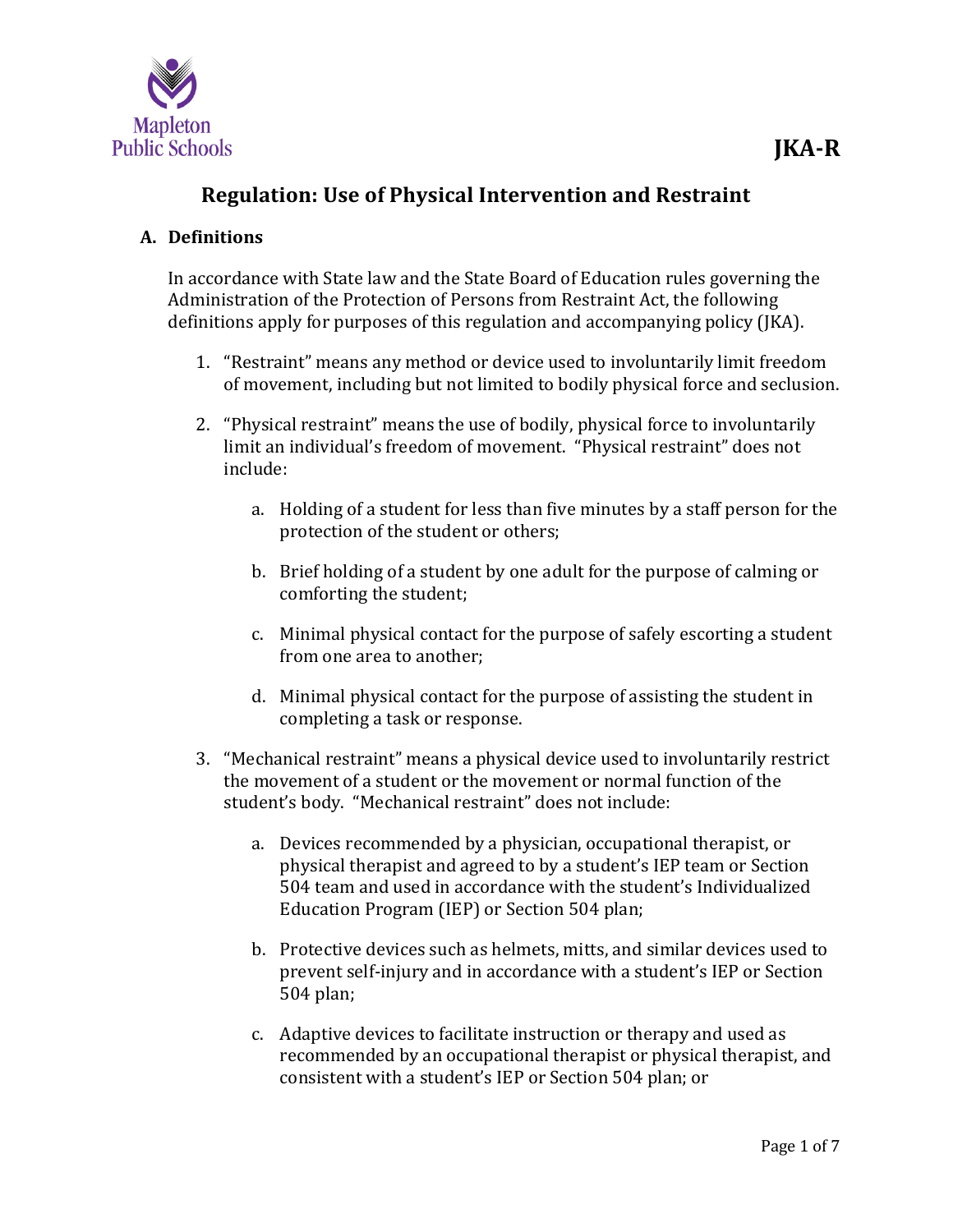

- d. Positioning or securing devices used to allow treatment of a student's medical needs.
- 4. "Chemical restraint" means administering medication to a student (including medications prescribed by the student's physician) on an as needed basis for the sole purpose of involuntarily limiting the student's freedom of movement. "Chemical restraint" does not include:
	- a. Prescription medication that is regularly administered to the student for medical reasons other than to restrain the student's freedom of movement (e.g. Asthma-cort, medications used to treat mood disorders or ADHD, Glucagon); or
	- b. The administration of medication for voluntary or life-saving medical procedures (e.g. EpiPens, Diastat).
- 5. "Prone restraint" means a restraint in which the student being restrained is secured in a prone (i.e. face-down) position.
- 6. "Seclusion" means the placement of a student alone in a room from which egress is involuntarily prevented. "Seclusion" does not mean:
	- a. Placement of a student in residential services in the student's room for the night; or
	- b. Time-out.
- 7. "Time-out" is the removal of a student from potentially rewarding people or situations. A time-out is not used primarily to confine the student, but to limit accessibility to reinforcement. In time-out, the student is not physically prevented from leaving the designated time-out area and is effectively monitored by staff.
- 8. "Emergency" means serious, probable, imminent threat of bodily injury to self or others with the present ability to effect such bodily injury. Emergency includes situations in which the student creates such a threat by abusing or destroying property.
- 9. "Bodily injury" means physical pain, illness or any impairment of physical or mental condition, as defined in C.R.S. § 18-1-901(3)(c).
- 10. "State Board Rules" mean the State Board of Education rules governing the Administration of the Protection of Persons from Restraint Act, 1 CCR 301- 45.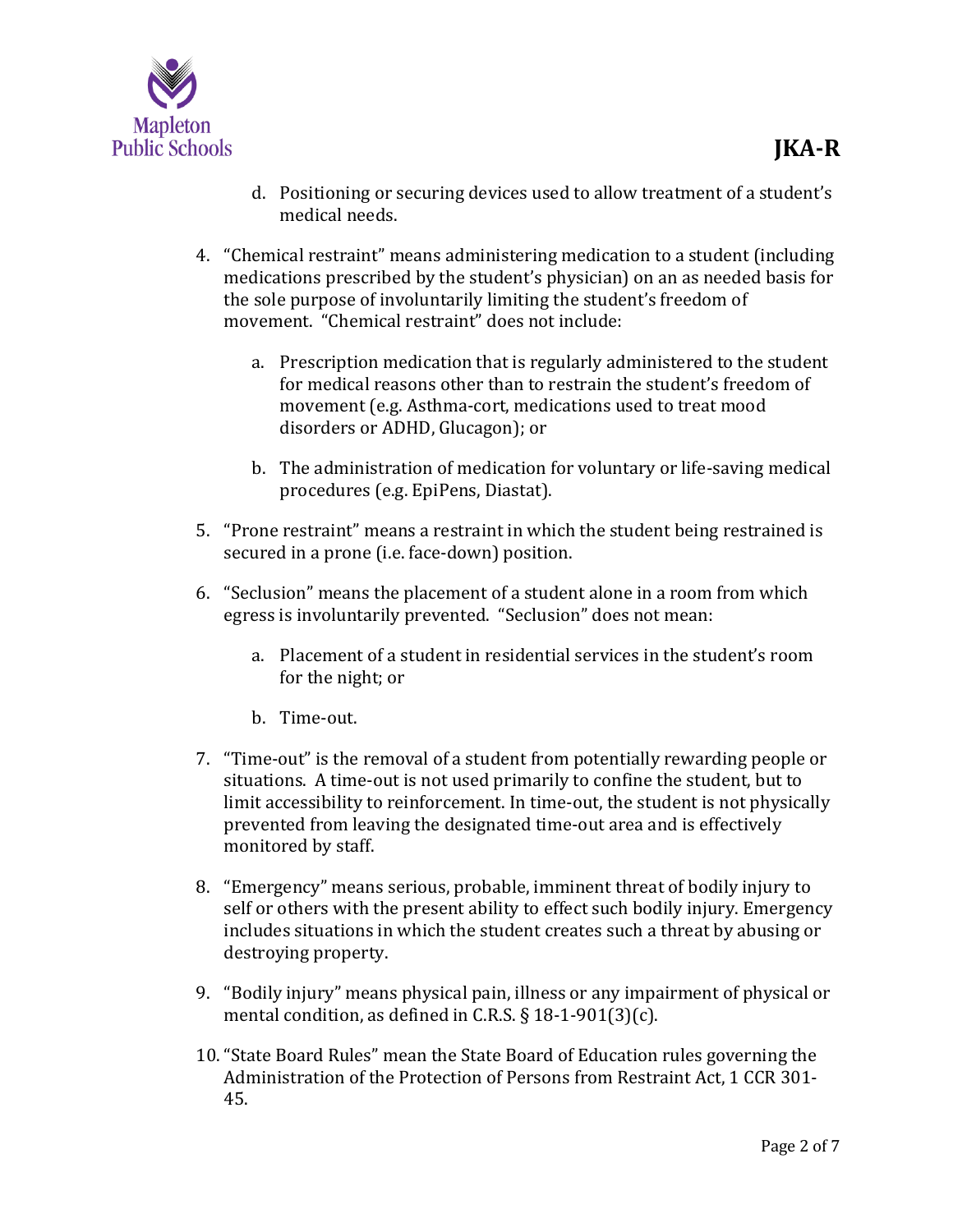

11. "Parent" shall be as defined by the State Board rules.

## **B. Basis for Use of Restraint**

Restraints shall only be used:

- 1. In an emergency and with extreme caution; and
- 2. After:
	- a. The failure of less restrictive alternatives (such as Positive Behavior Supports, constructive and non-physical de-escalation, and restructuring the environment); or
	- b. A determination that such alternatives would be inappropriate or ineffective under the circumstances.
- 3. Restraints shall never be used as a punitive form of discipline or as a threat to gain control or gain compliance of a student's behavior.
- 4. School personnel shall:
	- a. Use restraints only for the period of time necessary and using no more force than necessary; and
	- b. Prioritize the prevention of harm to the student.

## **C. Duties Related to the Use of Restraint – General Requirements**

When restraints are used, the District shall ensure that:

- 1. No restraint is administered in such a way that the student is inhibited or impeded from breathing or communicating;
- 2. No restraint is administered in such a way that places excess pressure on the student's chest, back, or causes positional asphyxia;
- 3. Restraints are only administered by District staff who have received training in accordance with the State Board rules;
- 4. Opportunities to have the restraint removed are provided to the student who indicates he/she is willing to cease the violent or dangerous behavior;
- 5. When it is determined by trained District staff that the restraint is no longer necessary to protect the student or others (i.e. the emergency no longer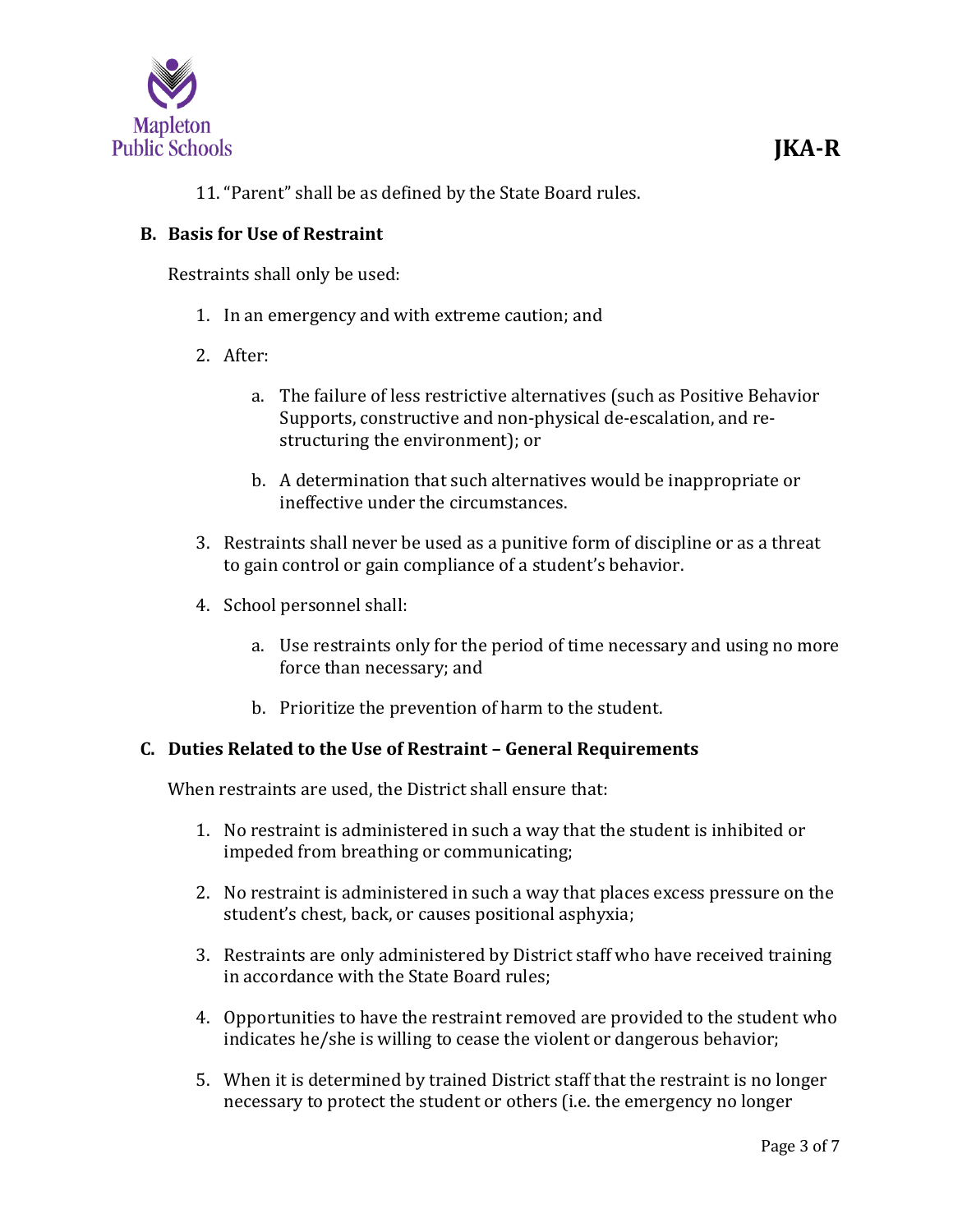

exists), the restraint shall be removed; and

6. The student is reasonably monitored to ensure the student's physical safety.

Additionally, in the case of seclusion, staff shall reintegrate the student or clearly communicate to the student that the student is free to leave the area used to seclude the student.

## **D. Proper Administration of Specific Restraints**

- 1. Chemical restraints shall not be used.
- 2. Mechanical and prone restraints shall not be used, except in the limited circumstances permitted by State law and described as exceptions in the accompanying policy (JKA).
- 3. Physical restraint
	- a. A person administering the physical restraint shall only use the amount of force necessary to stop the dangerous or violent actions of the student.
	- b. A restrained student shall be continuously monitored to ensure that the breathing of the student in such physical restraint is not compromised.
	- c. A student shall be released from physical restraint within fifteen minutes after the initiation of the restraint, except when precluded for safety reasons.
- 4. Seclusion
	- a. Relief periods from seclusion shall be provided for reasonable access to toilet facilities.
	- b. Any space in which a student is secluded shall have adequate lighting, ventilation, and size.
	- c. To the extent possible under the specific circumstances, the space should be free of injurious items.

#### **E. Notification Requirements**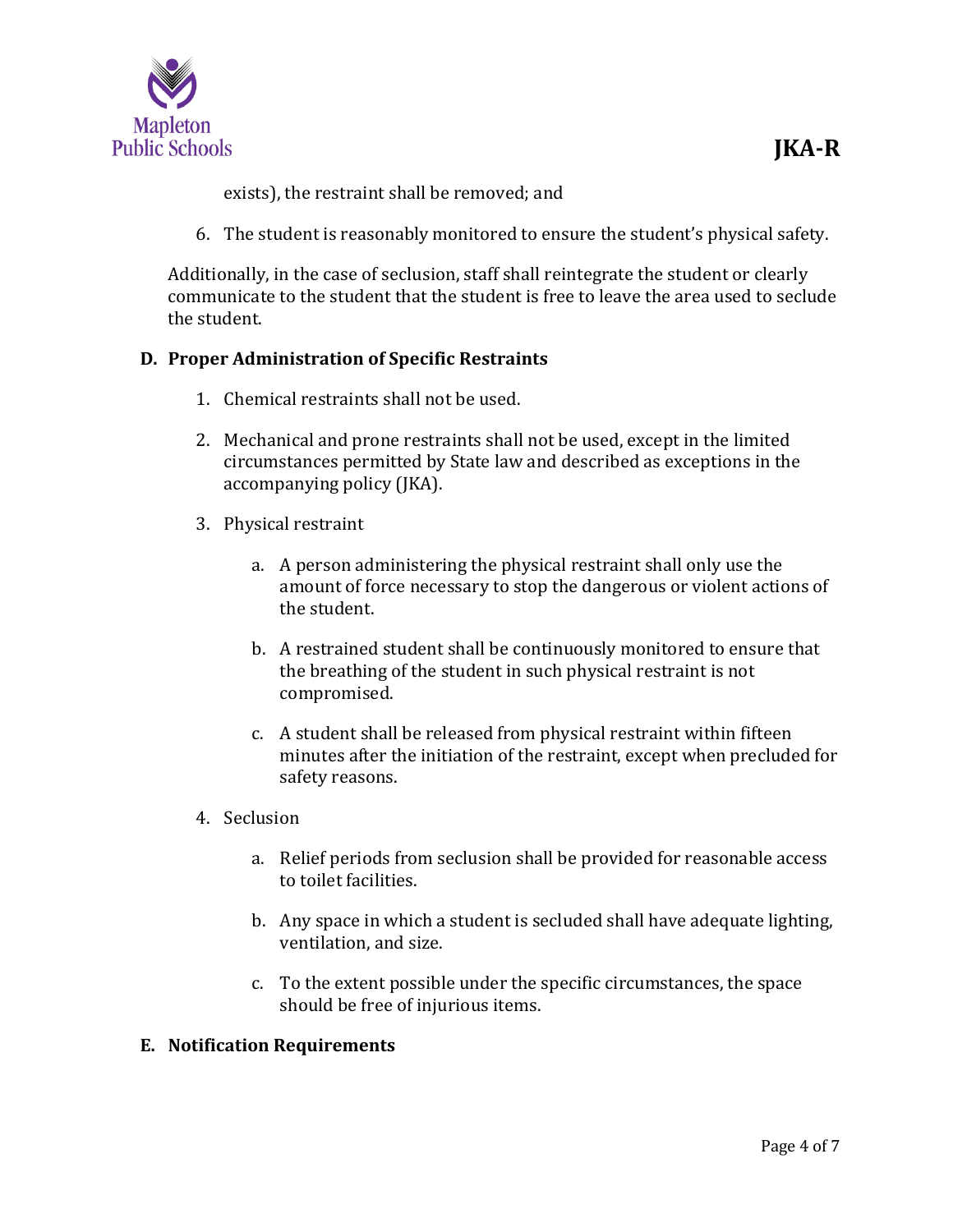

- 1. If there is a reasonable probability that restraint might be used with a particular student, appropriate school staff shall notify, in writing, the student's parents, and, if appropriate, the student of:
	- a. The restraint procedures (including types of restraints) that might be used;
	- b. Specific circumstances in which restraint might be used; and
	- c. Staff involved.
- 2. For students with disabilities, if the parents request a meeting with school personnel to discuss the notification, school personnel shall ensure that the meeting is convened.
- 3. The required notification may occur at the meeting where the student's behavior plan or IEP is developed/reviewed.

## **F. Documentation Requirements**

- 1. If restraints are used, a written report shall be submitted within one school day to school administration.
- 2. The school director (or designee) shall verbally notify the parents as soon as possible but no later than the end of the school day that the restraint was used.
- 3. A written report based on the findings of the staff review required by paragraph G below shall be e-mailed, faxed or mailed to the student's parent within five calendar days of the use of restraint. The written report of the use of restraint shall include:
	- a. The antecedent to the student's behavior if known;
	- b. A description of the incident;
	- c. Efforts made to de-escalate the situation;
	- d. Alternatives that were attempted;
	- e. The type and duration of the restraint used;
	- f. Injuries that occurred, if any; and
	- g. The staff present and staff involved in administering the restraint.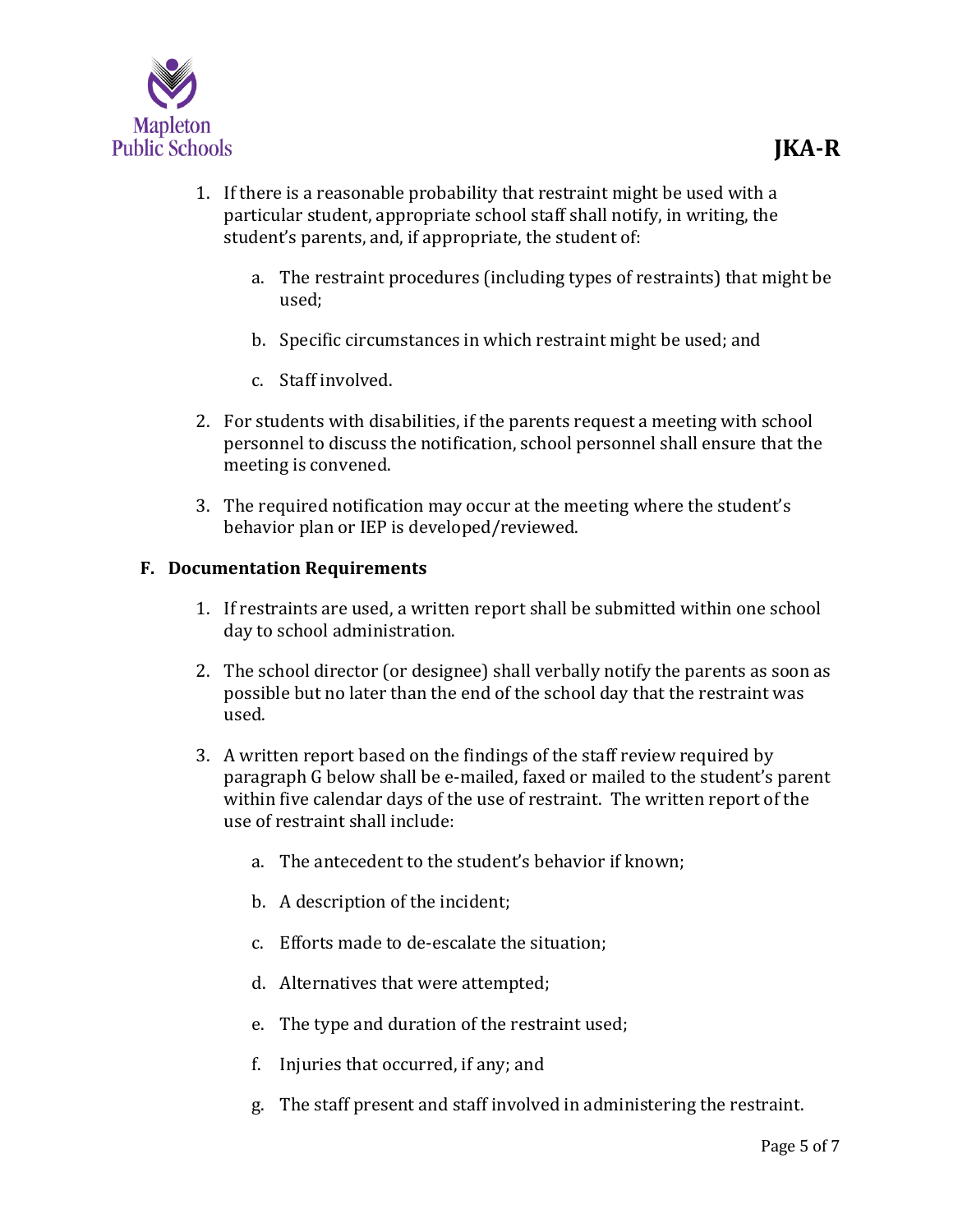

4. A copy of the written report on the use of restraint shall be placed in the student's confidential file.

# **G. Review of Specific Incidents of Restraint**

- 1. The District shall ensure that a review process is established and conducted for each incident of restraint used. The purpose of this review shall be to ascertain that appropriate procedures were followed and to minimize future use of restraint.
- 2. The review shall include, but is not limited to:
	- a. Staff review of the incident;
	- b. Follow up communication with the student and the student's family;
	- c. Review of the documentation to ensure use of alternative strategies; and
	- d. Recommendations for adjustment of procedures, if appropriate.
- 3. If requested by the District or the student's parents, the District shall convene a meeting to review the incident. For students with IEPs or Section 504 plans, such review may occur through the IEP or Section 504 process.

## **H. General Review Process**

- 1. The District shall ensure that a general review process is established, conducted and documented in writing at least annually. The purpose of the general review is to ascertain that the District is properly administering restraint, identifying additional training needs, minimizing and preventing the use of restraint by increasing the use of positive behavior interventions, and reducing the incidence of injury to students and staff.
- 2. The review shall include, but is not limited to:
	- a. Analysis of incident reports, including all reports prepared pursuant to paragraphs F.1 and F.3 above and including, but not limited to, procedures used during the restraint, preventative or alternative techniques tried, documentation, and follow up;
	- b. Training needs of staff;
	- c. Staff to student ratio; and